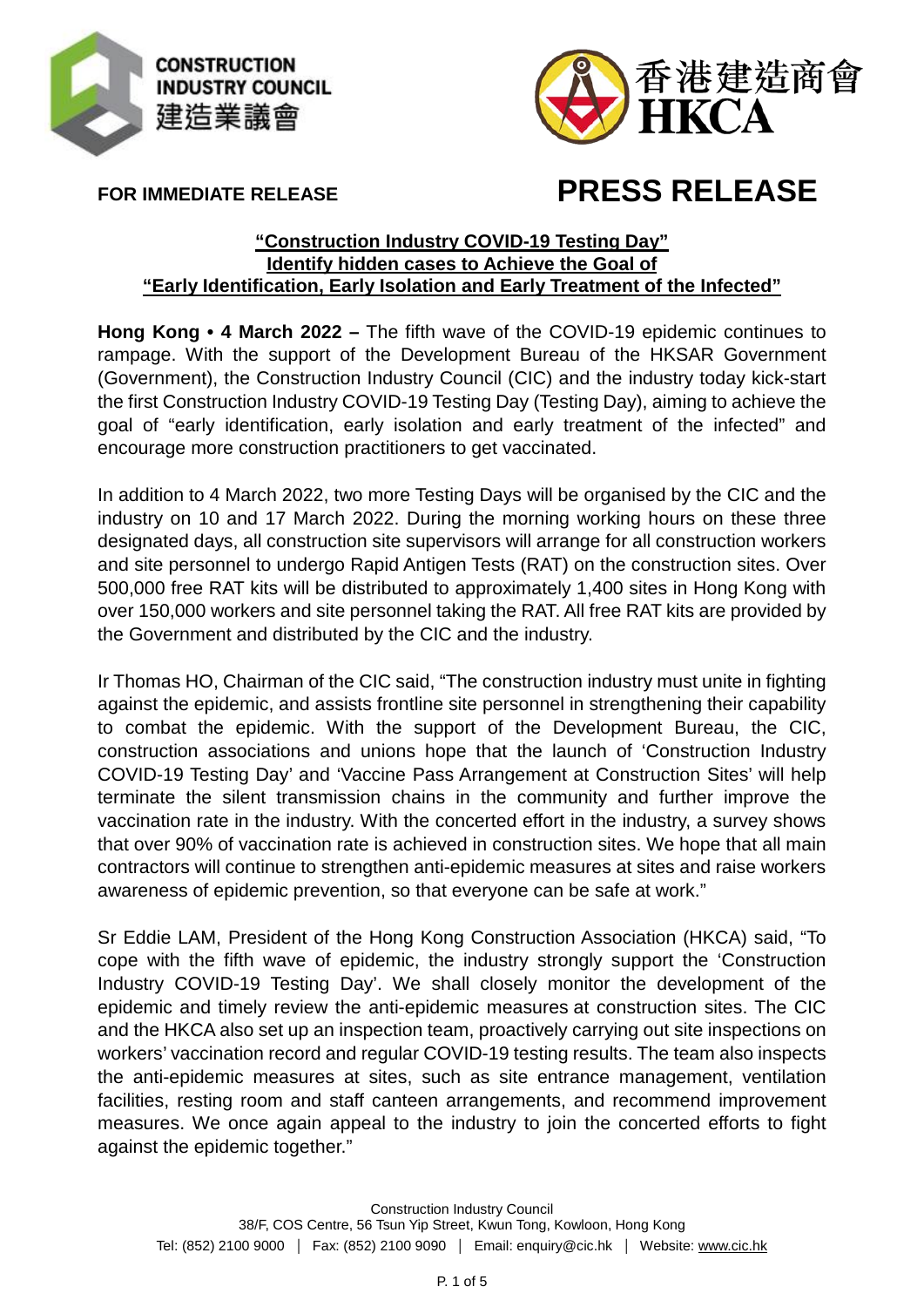



In addition, the CIC and industry stakeholders have decided to implement the Vaccine Pass arrangement at all construction sites in Hong Kong. Starting with a trial run on 7 March, the first stage of the Vaccine Pass arrangemen`t will be implemented on 14 March, which all construction workers, site personnel and visitors are required to have received at least one dose of COVID-19 vaccine to enter any construction sites. The second stage will be implemented on 14 April, by then, all of the abovementioned persons are required to have received at least two doses of COVID-19 vaccine. In mid-February, the CIC also published the "Escalate COVID-19 Risk Management at Construction Sites" guidelines and provided recommended anti-epidemic measures to the industry. The CIC also strongly encourages site personnel to get vaccinated as early as possible before the implementation of vaccine pass.

In addition to the CIC and the HKCA, the Hong Kong General Building Contractors Association, the Hong Kong Registered Contractors Association, the Hong Kong Construction Sub-Contractors Association, the Registered Specialist Trade Contractors Federation, and the Hong Kong Construction Industry Employees General Union. The above are the members of Task Force on Further Enhancing COVID-19 Preparedness of the Construction Industry (TF-PCI). The TF-PCI is chaired by Ir Ricky LAU, Permanent Secretary for Development (Works) and Ir Thomas HO, Chairman of the CIC. The TF-PCI will continue to monitor the development of the epidemic, review the effectiveness of the measures and recommend necessary new measures, so as to lead, connect and support the industry in strengthening the anti-epidemic effort.

The CIC and the HKCA once again appeals to all unvaccinated workers, site personnel (including those who are planning to visit construction sites) to get vaccinated as early as possible to protect themselves and their families. In addition to the Community Vaccination Centres, construction workers and site personnel could also get vaccinated with private doctors or clinics under the Vaccination Programme free of charge. Please visit the website of the Centre for Health Protection for details about the vaccination and the list of doctors / clinics enrolled in the Vaccination Programme: [https://www.covidvaccine.gov.hk/en/VSS.](https://www.covidvaccine.gov.hk/en/VSS)

- END -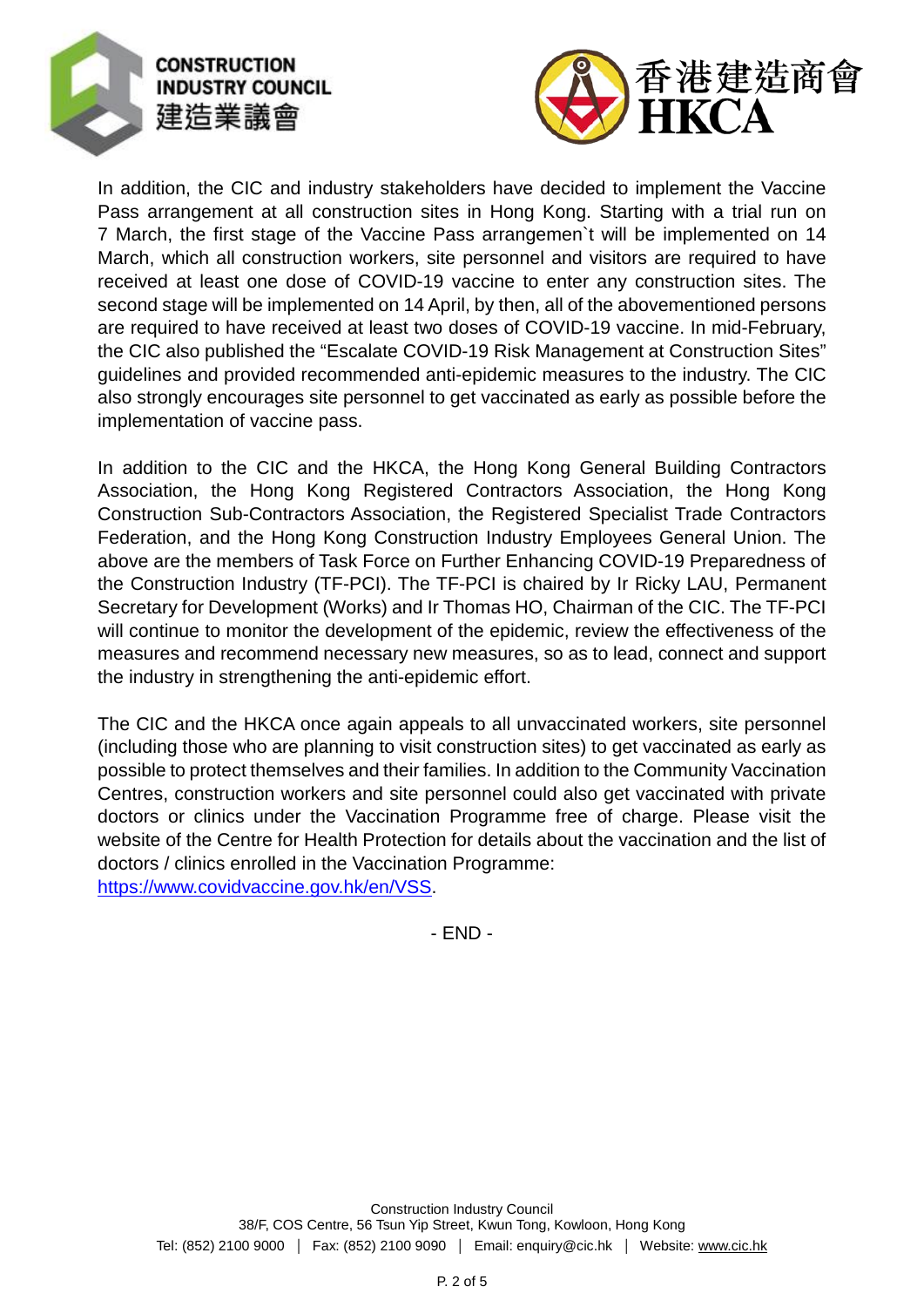





The Kai Tak Sports Park site located at Muk Tai Street participates in the Construction Industry COVID-19 Testing Day



After receiving the Rapid Antigen Test (RAT) kits, workers enter the construction site in separate groups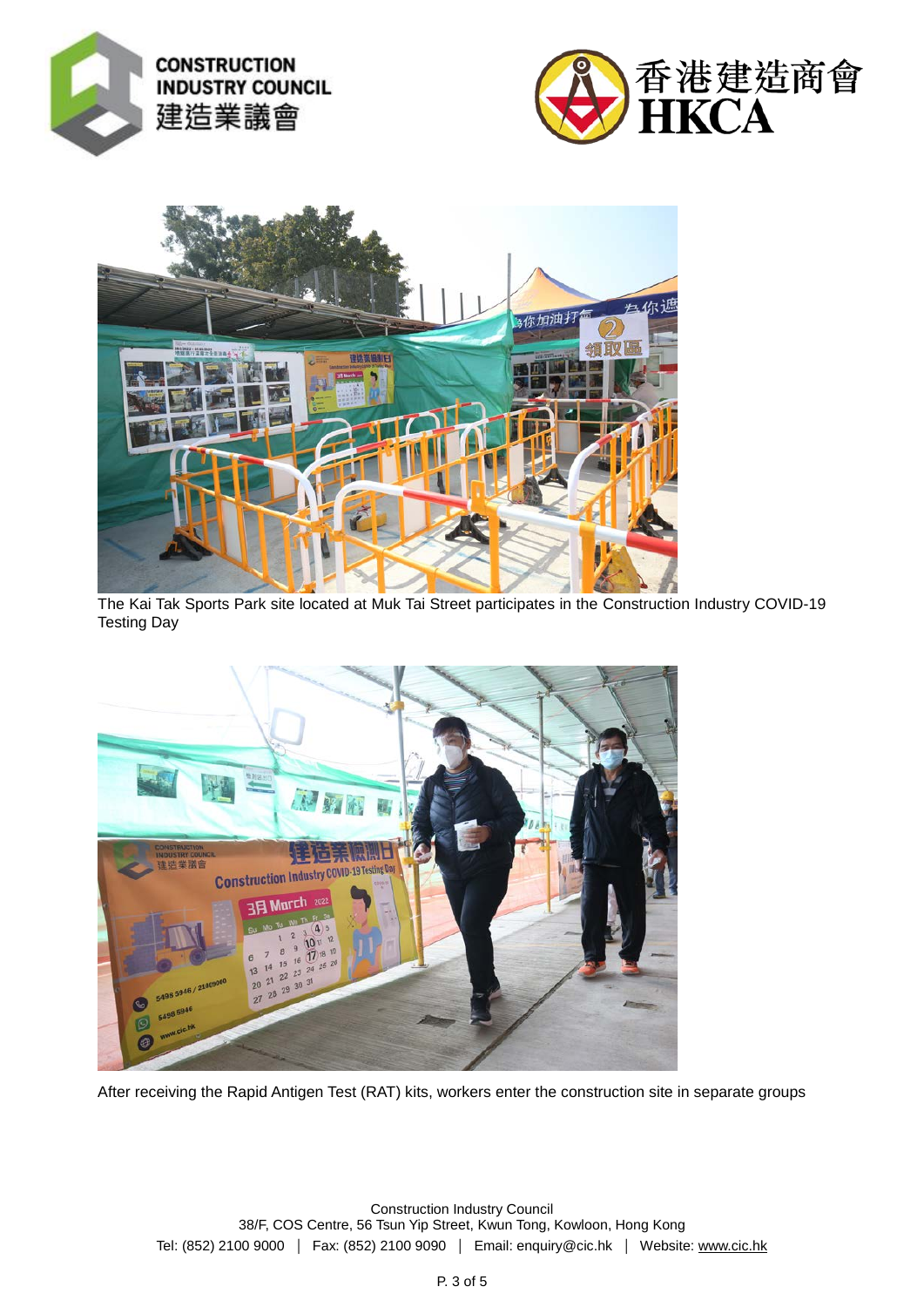





Workers take RAT at a designated location and wait for the results before they start working



Disinfection and cleaning is immediately carried out after each worker completes the test